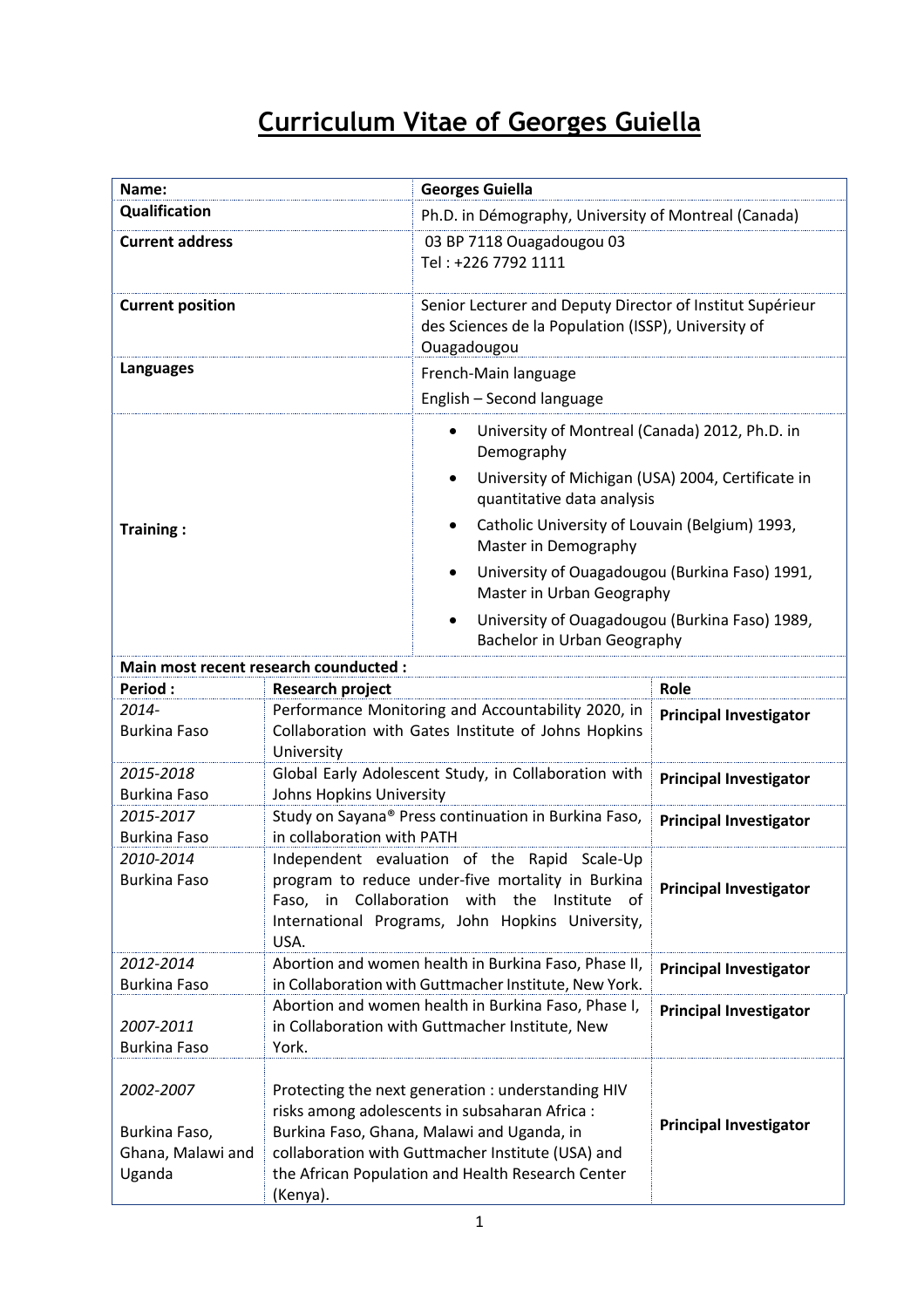## **Main publications**

- 1. Karp C., Wood S., **Guiella G**., Gichangi P., Zimmerman L., Anglewicz Ph., Larson E., Bell S., Moreau C., 2021: Contraceptive dynamics during COVID-19 in sub- Saharan Africa : Longitudinal evidence from Burkina Faso and Kenya, BMJ Sexual & Reproductive Health, 2021;0:1–9. doi:10.1136/bmjsrh-2020-200944
- 2. Bell S. O., Shankar M., Omoluabi E., Khanna A., Andoh K. H., OlaOlorun F., Ahmad D., **Guiella G.,** Ahmed S., Moreau C., 2020: Social network-based measurement of abortion incidence: promising findings from population-based surveys in Nigeria, Cote d'Ivoire, and Rajasthan, India, *Population Health Metrics volume 18, Article number: 28 (2020).*
- 3. Greenleaf AR, Gadiaga A, Choi Y, **Guiella G**, Turke S, Battle N, Ahmed S, Moreau C., 2020: Automated and Interviewer-Administered Mobile Phone Surveys in Burkina Faso: Sociodemographic Differences Among Female Mobile Phone Survey Respondents and Nonrespondents, JMIR Mhealth Uhealth 2020;8(7):e17891 URL: https://mhealth.jmir.org/2020/7/e17891 DOI: 10.2196/17891
- 4. Mintogbé M.M, Sanni M.A, Ahoussinou C., Djogbedé L., **Guiella G**., Kobiané J.F., 2020: First Early Pregnancy and Associated Factors Among Adolescent Girls in Benin, *Sexuality & Culture* (2020). https://doi.org/10.1007/s12119-020-09761-1
- 5. Greenleaf A. R, Gadiaga A, **Guiella G**, Turke S, Battle N, Ahmed S, et al. (2020): Comparability of modern contraceptive use estimates between a face-to-face survey and a cellphone survey among women in Burkina Faso. PLoSONE 15(5): e0231819.https://doi.org/10.1371/journal.pone.0231819
- 6. Bell SO, Sheehy G, Hyacinthe AK, **Guiella G**, Moreau C (2020) Induced abortion incidence and safety in Côte d'Ivoire. PLoS ONE 15(5): e0232364. https://doi.org/10.1371/journal. pone.0232364
- 7. Larson E., Morzenti A., **Guiella G**., Gichangi P., Makumbi F., Yoonjoung C., 2019: Reconceptualizing Measurement of Emergency Contraceptive Use: Comparison of Approaches to Estimate the use of Emergency Contraception, *Studies in Family Planning*, March 2020; DOI: 10.1111/sifp.12111.
- 8. Anglewicz P., Akilimali P., **Guiella G**., et al., 2019: Trends in Subcutaneous Depot Medroxyprogesterone Acetate (DMPA-SC) Use in Burkina Faso, the Democratic Republic of Congo, and Uganda, (2019), *Contraception*: X 1 (2019) 100013, https://doi.org/10.1016/j.conx.2019.100013
- 9. Chin-Quee DS, Ridgeway K, Onadja Y., **Guiella G**., Bai G.M., Brennan C., Page G. : Evaluation of a pilot program for task sharing short and long-acting contraceptive methods in Burkina Faso, Gates Open Research 2019, 3:1499 ( https://doi.org/10.12688/gatesopenres.13009.1)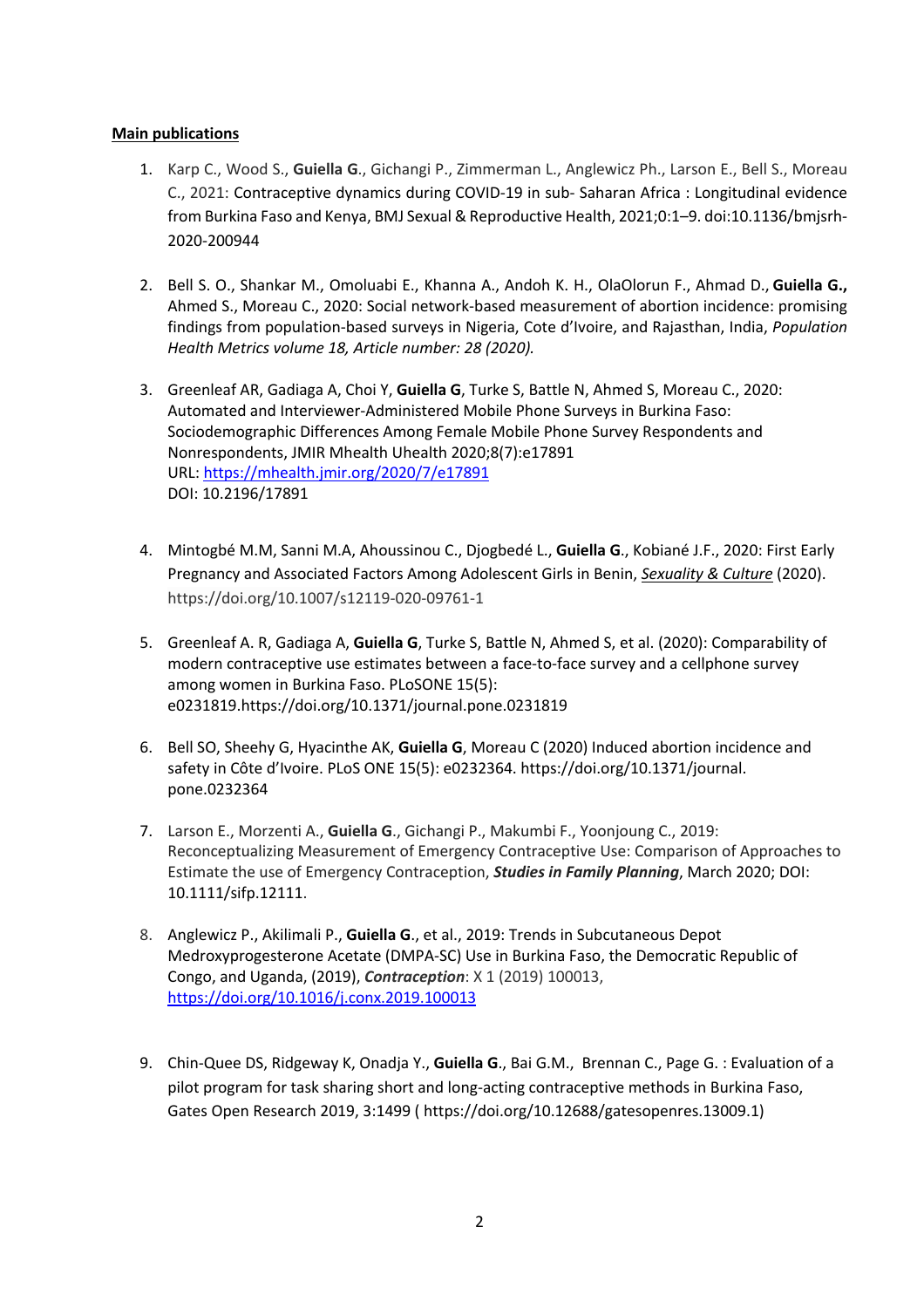- 10. **Guiella G**., Post-partum family planning interventions in Burkina Faso, *The Lancet Global Health, Volume 7, Issue 8, August 2019*, Pages e996-e997, https://doi.org/10.1016/S2214- 109X(19)30294-3
- 11. Kombate G., **Guiella G**., Baya B., Serme L., Bila A., Haddad S. and Bicaba A., 2019: Analysis of the quality of seasonal malaria chemoprevention provided by community health Workers in Boulsa health district, Burkina Faso, *BMC Health Services Research* 2019 **19**:472, July 10, 2019; https://doi.org/10.1186/s12913-019-4299-3
- 12. Saifuddin A., Yoonjoung C., Rimon J.G., Alzouma S., Gichangi P., **Guiella G**., Patrick Kayembe P., Kibira S.P., Makumbi F., OlaOlorun F., Omoluabi E., Otupiri E., Oumarou S., Seme A., Shiferaw S., Anglewicz Ph., Radloff S., Tsui A., 2019: Trends in contraceptive prevalence rates in sub-SaharanAfrica since the 2012 London Summit on Family Planning: results from repeated crosssectional surveys, *Lancet Global Health 2019,* http://dx.doi.org/10.1016/S2214-109X(19)30200-1
- 13. Wayack-Pambè M., **Guiella G**. et Ibrahim N., 2018 : Les lois spécifiques sur la violence conjugale ont-elles un impact sur sa prévalence en Afrique sub-saharienne ? Une analyse de la violence physique conjugale à partir des EDS, Revue de géographie de LARDYMES, num. 21, Décembre 2018, ISSN 1993-3134.
- 14. A.R. Greenleaf, S. Ahmed, C. Moreau, **Guiella G**. and Yoonjoung C., Cell phone ownership and modern contraceptive use in Burkina Faso: implications for research interventions using mobile technology, Contraception, https://doi.org/10.1016/j.contraception.2018.11.006
- 15. C. Moreau, M. Li, S. De Meyer, Loi Vu Manh, **G. Guiella**, R. Acharya, B. Bello, B. Maina and K. Mmari, Measuring Gender norms about relationships in early adolescence: results from the Global Early Adolescent Study, SSM - Population Health, https://doi.org/10.1016/j.ssmph.2018.10.014
- 16. **Guiella G**, Turke S., Coulibaly H., Scott R., Choi Y., 2018: Rapid Uptake of the Subcutaneous Injectable in Burkina Faso: Evidence from PMA2020 Cross-Sectional Surveys, Global Health: Science and Practice 2018;6(1). https://doi.org/10.9745/GHSP-D-17-00260
- 17. Sawadogo N., Bazié F., **Guiella G**., 2018 : La socialisation des filles et des garçons, in « Nouvelles dynamiques familiales en Afrique », Sous la direction de Anne E. Calvès, Fatou Binetou Dial et Richard Marcoux, Presses de l'Université du Québec, Collection « Les sociétés africaines en mutation », 416 pages, D5014, ISBN 978-2-7605-5014-8.
- 18. Fruhauf T., Zimmerman L., Kibira S., Makumbi F., Gichangi P., Shiferaw S., Seme A., **Guiella G**. and Amy Tsui, 2018 : Measuring family planning quality and its link with contraceptive use in public facilities in Burkina Faso, Ethiopia, Kenya and Uganda, Health Policy and Planning, 2018, 1–12 doi: 10.1093/heapol/czy058.
- 19. Munos M., **Guiella G**., Roberton T. and al., 2016: The independent evaluation of the Rapid Scale-Up program to reduce under-five mortality in Burkina Faso, American Journal of Tropical Medicine & Hygiene, 94 (3), 2016, pp. 584-595, http://ajtmh.org/cgi/doi/10.4269/ajtmh.15-0585
- 20. **Guiella G**., Bignami S. et LeGrand T., 2013: Why are virgin adolescents worried about catching HIV/AIDS? Evidence from four sub-Saharan African countries, African Journal of Reproductive Health, 2013 (Special Edition); Vol. 17, n°4, p. 32-50.
- 21. **Guiella G**, Madise N. J., 2007: HIV/AIDS and Sexual-Risk Behaviors among Adolescents: Factors influencing the use of condoms in Burkina Faso, African Journal of Reproductive Health, Vol. 11, n°3, pp. 182-196.